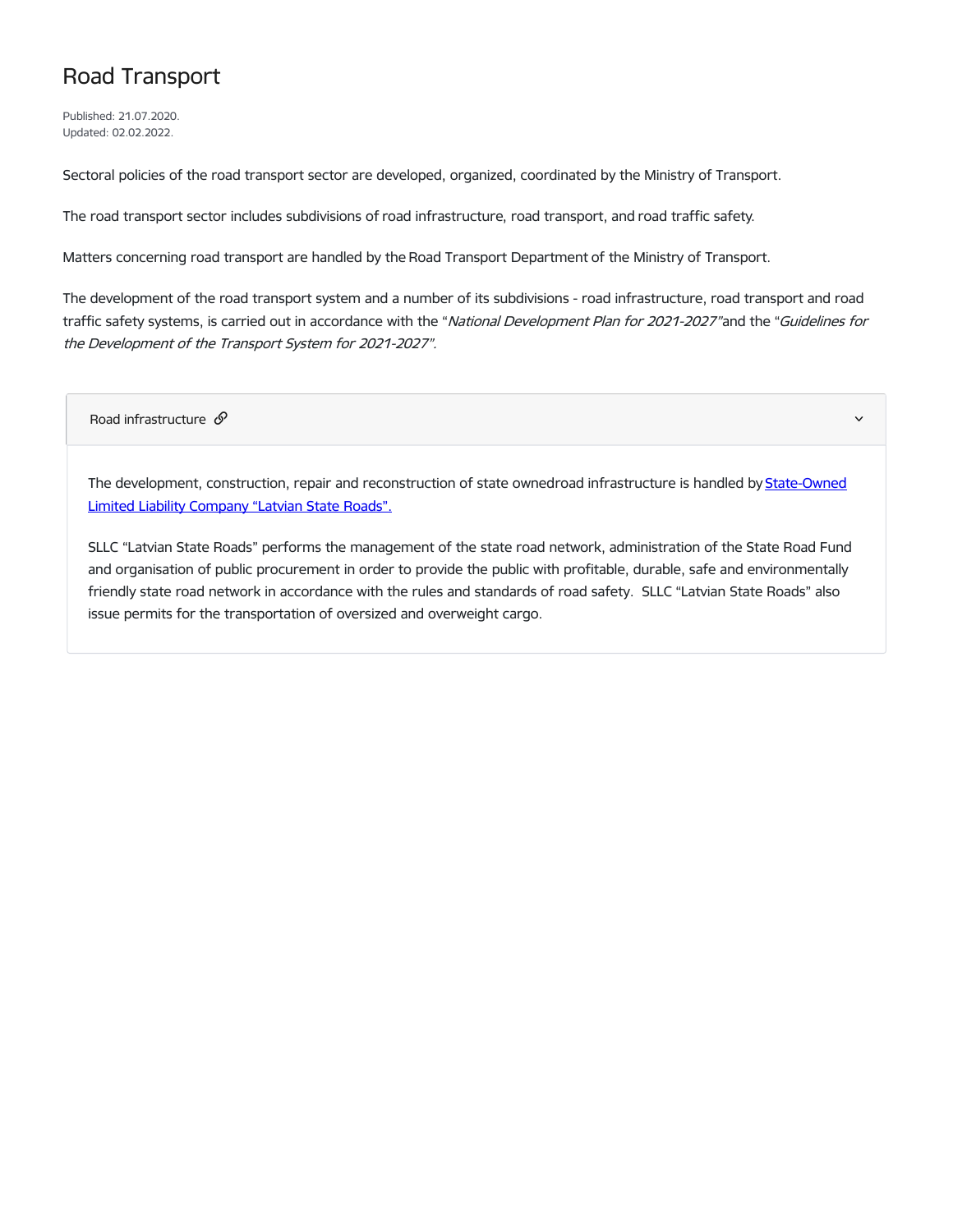Road transport and public transport  $\mathcal S$ 

Matters concerning road transport and public transport are handled by the Public Transport Services Department of the Ministry of Transport.

The development of the road transport and road traffic safety systems, is carried out in accordance with the "National Development Plan for 2021-2027" and the "Guidelines for the Development of the Transport System for 2021-2027".

The road transportation sector provides freight and passenger transportation in Latvia and abroad; expands internal and external transport and economic relations; cooperates with foreign partners in the development of international road transport. Experts of road transportation sector takes part in Joint Committee Meetings on International Road Transport Issues on the allocation of quotas for permits for international road transport and discuss current road transport issues.

State limited liability [company](http://www.atd.lv/en) "Road Transport Administratio[n"](http://www.atd.lv/en) is the executor of a unified state policy in the field of international transport and licensing of commercial road transport.

The holder of the "Road Transport Administration" state capital is the Ministry of Transport.

The "Road Transport Administration" co-ordinates the access to the road transport market (issues licenses for commercial road transport and license cards for vehicles for transportation of goods within the territory of Latvia and abroad, issues permits for international road transport) and monitors the compliance with requirements regulating road transport operations; takes part in interstate meetings on the allocation of quotas for permits for international road transport and performs an interstate exchange of permit forms; develops and maintains an effective, safe, competitive, environment friendly and flexible public transport system.

Road traffic safety  $\mathcal O$ 

In order to increase road traffic safety and to reduce the number of fatalities and severe injuries in road traffic accidents in 2030 by 50% compared to 2020, the Ministry of Transport has developed the "Road Safety Plan for 2021–2027".

The implementation of the plan is monitored by the Road Traffic Safety Council.

The plan provides actions to be implemented in order to improve road safety, such as implementation of different preventive measures, informing of road users, implementing infrastructure solutions to improve road traffic safety on the road and street networks, responding to accidents and mitigating the consequences of accidents.